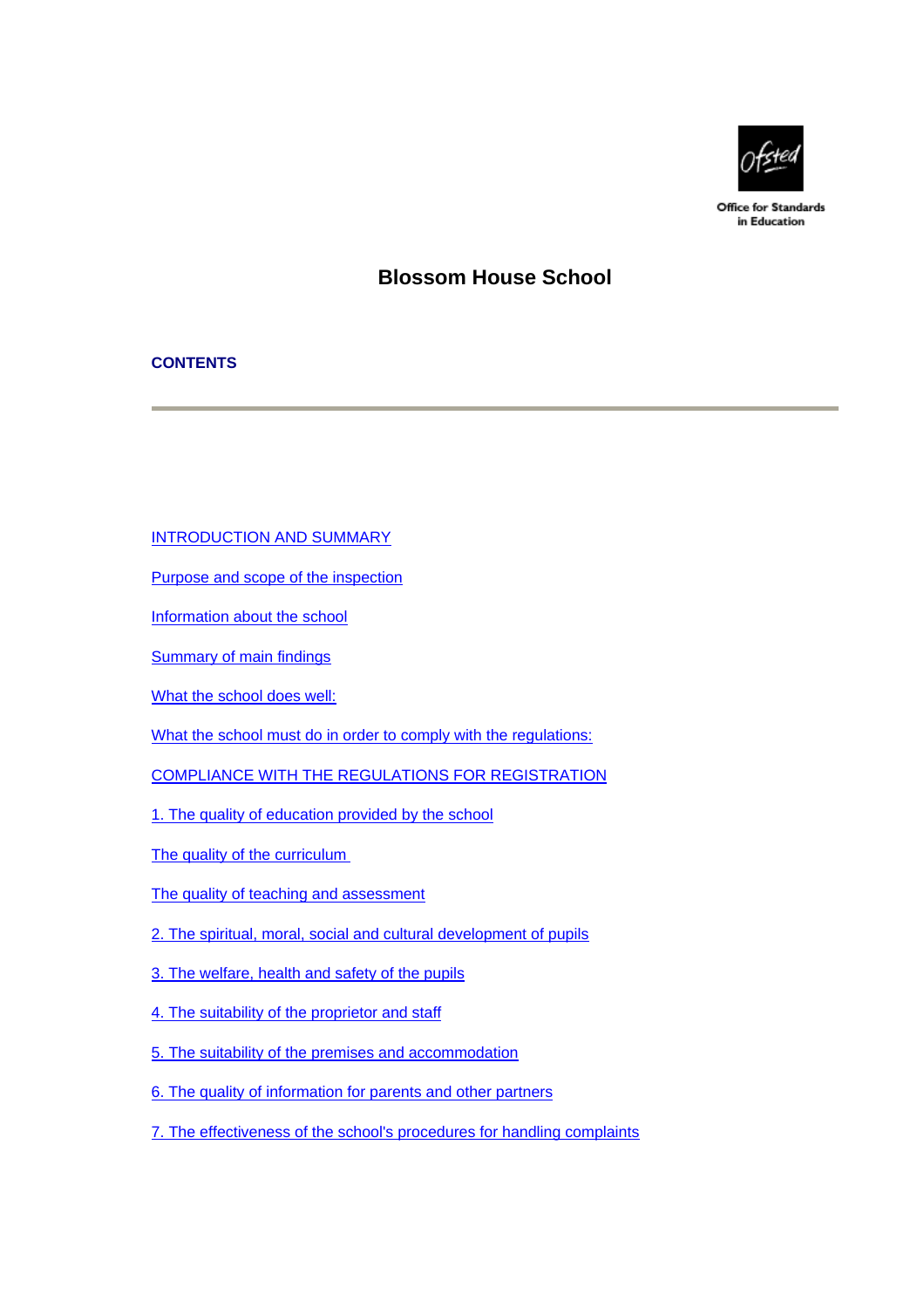## <span id="page-1-0"></span>[SCHOOL DETAILS](#page-8-0)

| <b>INTRODUCTION AND SUMMARY</b>                                                                                                                                                                                                                                                   |  |
|-----------------------------------------------------------------------------------------------------------------------------------------------------------------------------------------------------------------------------------------------------------------------------------|--|
| Purpose and scope of the inspection                                                                                                                                                                                                                                               |  |
| This inspection was carried out by the Office for Standards in Education under Section 163 of the<br>Education Act 2002 in order to advise the Secretary of State for Education and Skills about the<br>school's suitability for continued registration as an independent school. |  |

## **Information about the school**

Blossom House School is an independent day special school for up to 100 boys and girls between three and 12 years of age who have speech, language and communication difficulties. The school is situated in the London borough of Merton. It was established in 1993 in nearby premises and moved to its current location in 1996. Final registration status was given by the Department for Education and Skills (DfES) in 1996.

ابجا

Currently there are 96 pupils on roll, eighty-four boys and twelve girls. Eleven of the pupils are in the nursery and attend part-time for morning sessions only. Pupils come from a wide geographical area, many from neighbouring Local Education Authorities (LEAs). All pupils are considered as having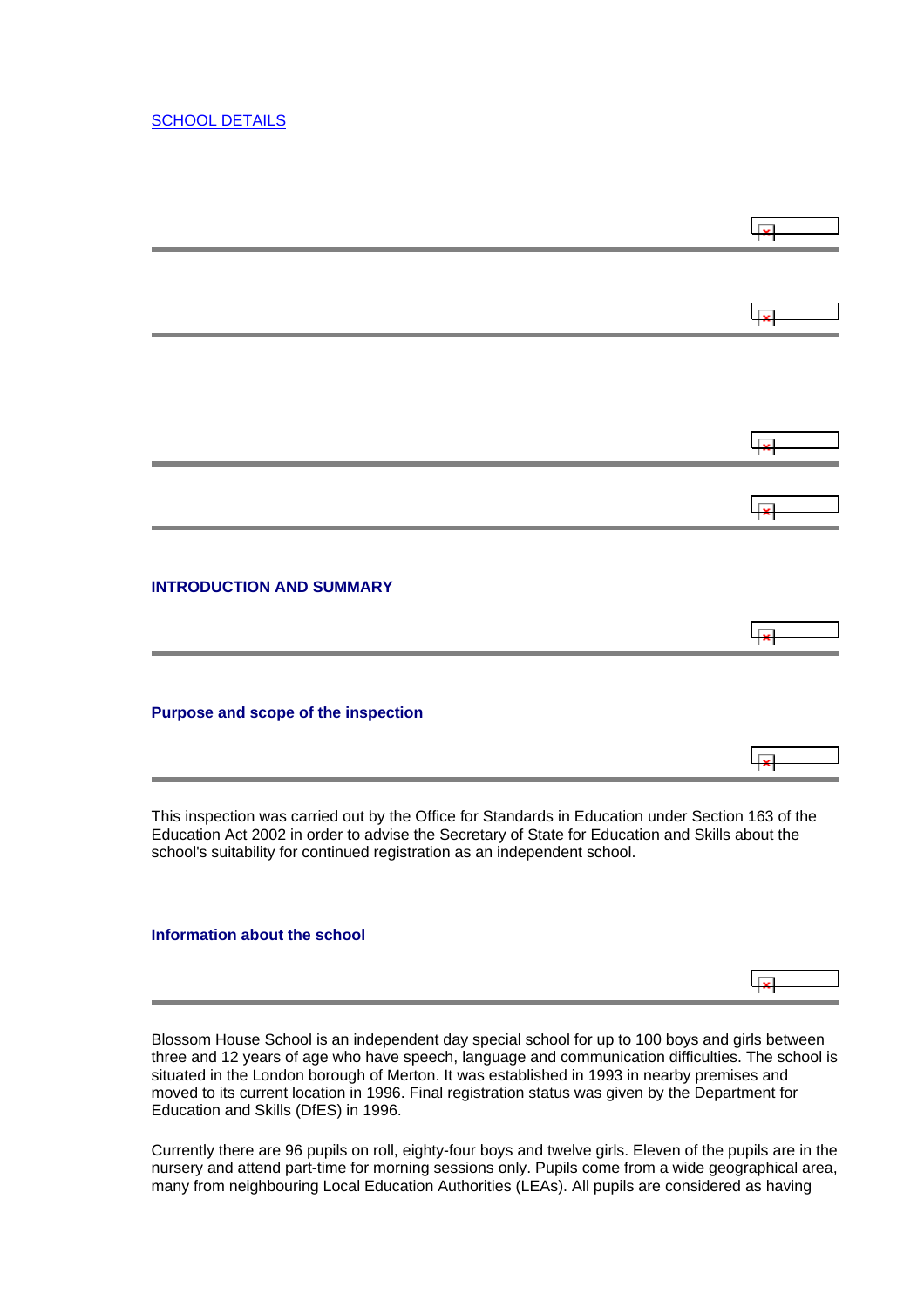<span id="page-2-0"></span>special educational needs and 55 have a statement of special educational need.

## **Summary of main findings**



ایجا

This is a good school which meets successfully the complex needs of its pupils. It is very well managed and organised and the management provides clear leadership. Staff are well qualified and have a common sense of purpose; this provides a consistency of support which benefits the pupils. Pupils enjoy working with the staff and these positive relationships help them to make sound progress, with a significant number making good progress. The accommodation is cheerful and welcoming and promotes a stimulating environment which supports pupils' learning.

#### **What the school does well:**

- it provides a broad and balanced curriculum that is suitable for all pupils in the school;
- teachers and therapists, supported by skilled teaching assistants, provide challenging lessons which meet the needs of pupils well;
- the multi-sensory approach to learning is used consistently throughout the school and so pupils make good gains towards their personal targets;
- there is thorough initial testing of speech, language and communication which enables future gains to be measured;
- the provision for pupils' spiritual, moral and social development is good and this encourages pupils to take on appropriate responsibilities in school and the outside world;
- there is a caring ethos within the school which is supported well by a range of policies and practices which promote pupils' good behaviour; and
- pupils' health, welfare and safety are of high importance and are safeguarded as such.

## **What the school must do in order to comply with the regulations:**



- ensure that the admission register includes all the details necessary to meet the requirements of the Education (Pupil Registration) Regulations 1995;
- include within its brochure references to the discipline and exclusions policy; and
- provide financial information to local authorities which fund places at the school.

## **COMPLIANCE WITH THE REGULATIONS FOR REGISTRATION**

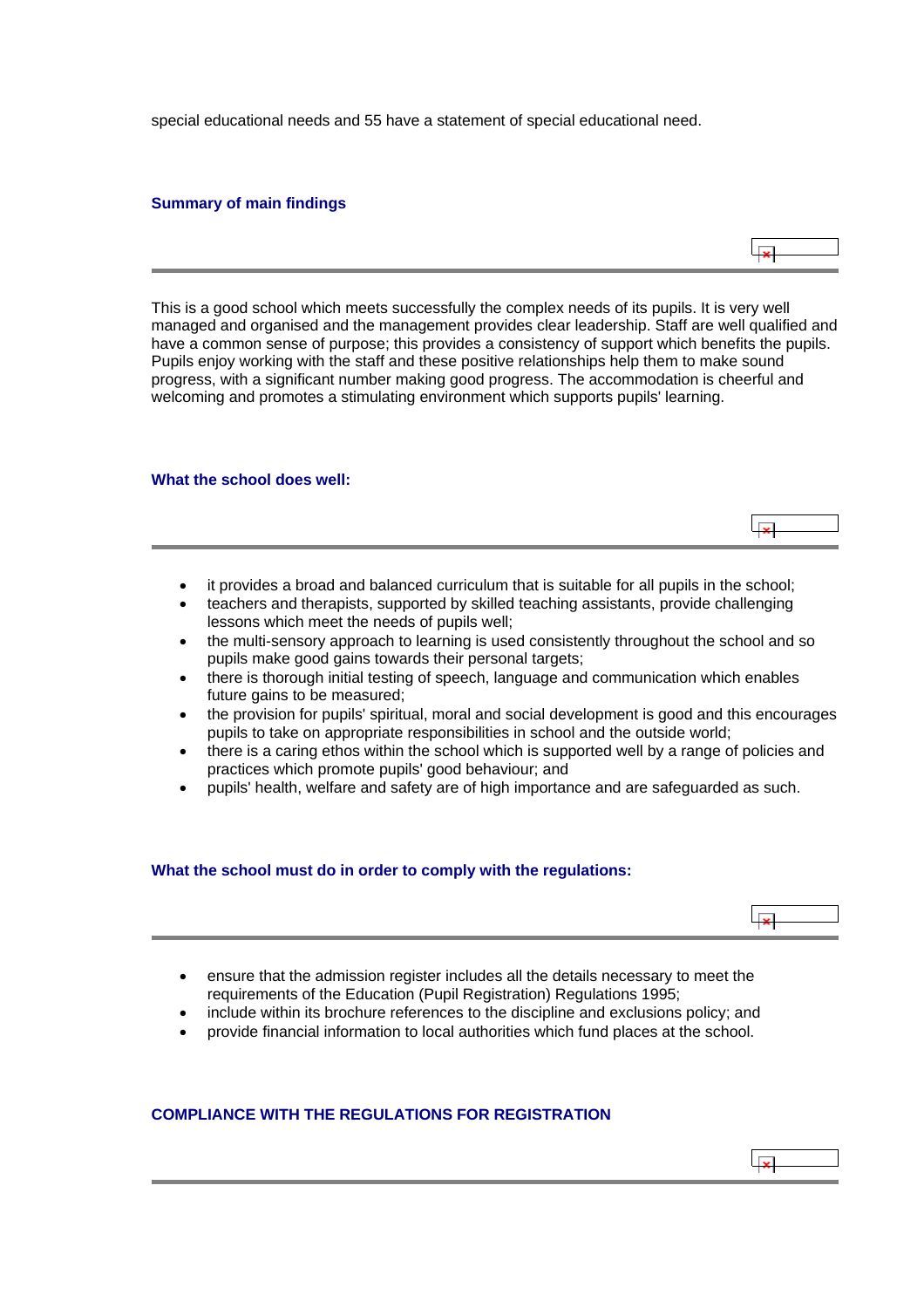<span id="page-3-0"></span>**1. The quality of education provided by the school**

## **The quality of the curriculum**

The school provides a broad curriculum which is appropriate for the ages and abilities of all pupils. This includes the full National Curriculum alongside a range of therapies designed to meet the individual needs of pupils. The curriculum is set out in an extensive range of documentation which supports staff in their teaching. These plans and schemes of work enable staff to implement an effective curriculum. The amount of teaching time during the school day is in excess of the minimum recommended for pupils of similar age. The additional time is used well to enable access for all pupils to relevant therapies.

The work of the school's wide range of therapists complements the academic curriculum, enabling pupils to overcome their disabilities and extend their achievements. Professionals from the various disciplines share their knowledge and plan together to ensure that the curriculum fulfils the requirements of pupils' statements of special educational need.

Personal, social and health education (PSHE) and citizenship are considered to be key areas in pupils' development. The positive ethos of the school nurtures this development but it is also supported through the science curriculum as well as during group and tutorial gatherings.

The school prepares effective individual education plans (IEPs). They are reviewed regularly and include practical strategies designed to aid pupils' learning. Lesson planning is influenced by the requirements of pupils' IEP's and this gives all pupils the opportunity to achieve and make progress.

Children within the nursery, who attend for half of each day, follow an appropriate programme of activities. This phase of their education prepares them well for full time education.

#### **The quality of teaching and assessment**



In half of the 28 lessons observed, teaching was good to excellent. No unsatisfactory teaching was seen. Lessons are well structured and time is used wisely, with teachers regularly and appropriately informing pupils of the time allocations for each activity. There is consistency in the quality of teaching throughout the school. Lessons invariably include a number of listening and practical activities, for example the development of conversational skills through story, discussion, modelling, and question and answer games. A good range of resources support effective teaching and learning. The consistent use of plenaries at the end of each lesson enables pupils to reflect on their developing knowledge, understanding and skills and evaluate their progress against the lesson aims.

There are good baseline assessments of pupils' speech, language and communication skills. Along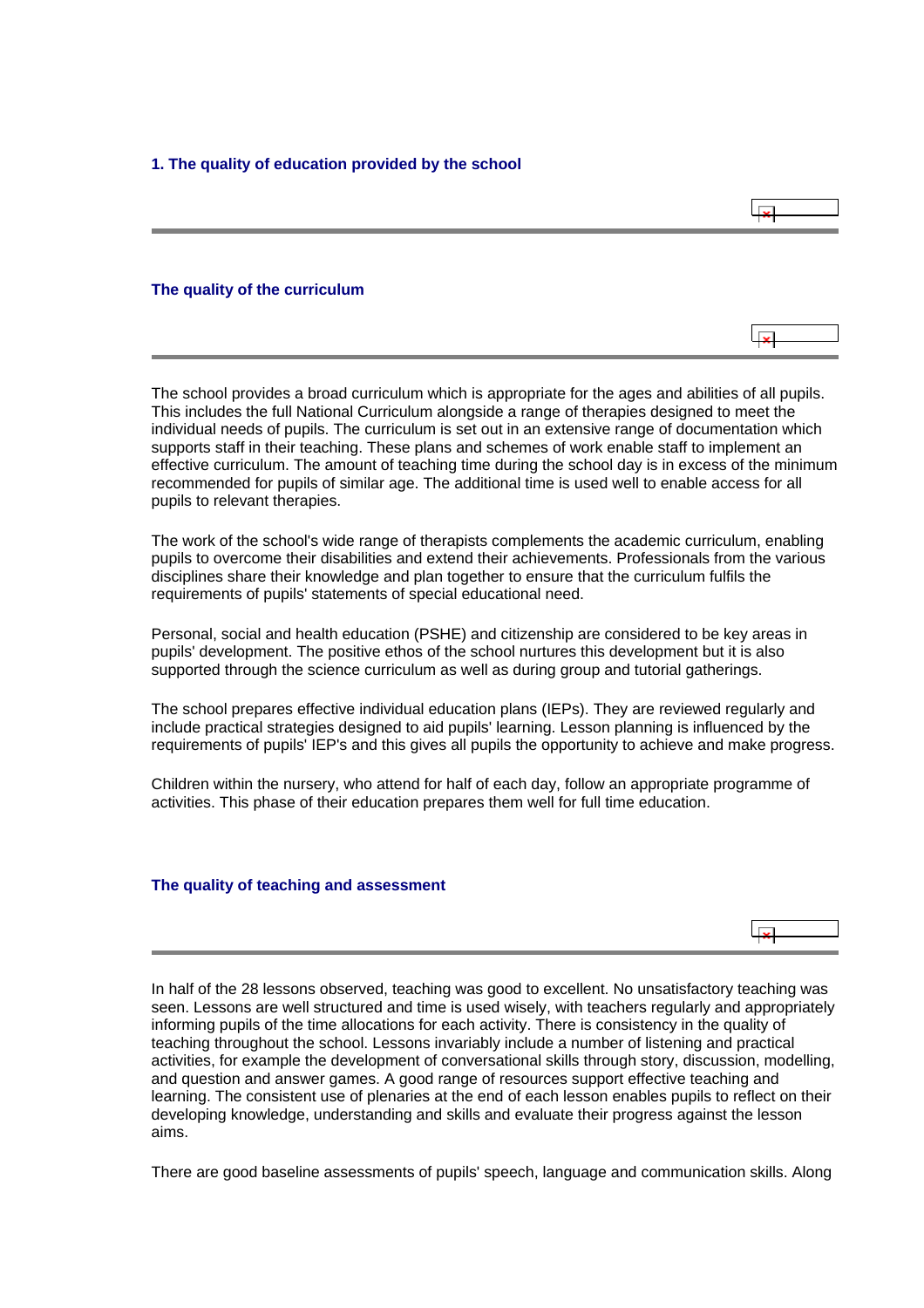<span id="page-4-0"></span>with meticulous, ongoing assessment these ensure that pupils' progress can be evaluated accurately and that teachers plan for higher achievement. The majority of parents consider that their child is making good progress at school.

Teachers and speech and language therapists are well qualified, have good subject knowledge, and are ably supported by highly skilled teaching assistants. The multi-disciplinary teams work well together to ensure that the individual needs of all pupils are met.

A clear, well understood, positive approach to the management of behaviour is used effectively by all staff to ensure that good behaviour is promoted consistently. The school is successful in meeting its aims in providing an environment which nurtures communication and where pupils are supported in their learning by skilled multi-professional teams. Pupils have confidence and trust in staff and express their pleasure in being at school.

## *Does the school meet the requirements for registration?*

*Yes*

## **2. The spiritual, moral, social and cultural development of pupils**

 $\overline{a}$ 

The school is successful in developing pupils' self-knowledge, self-esteem and self-confidence. The curriculum provides many opportunities for pupils to reflect and consider their position within the wider world. There is a good religious education curriculum which enables pupils to learn about beliefs held by faiths other than their own. Their sense of wonder is further developed through a series of planned visits, such as those to Downside and Syon Park. These also support learning in science and geography respectively.

The provision for pupils' moral development is good and they know the difference between right and wrong. This knowledge is further complemented by the ethos of the school, which places strong emphasis on respect for others. The consistent application of a positive behaviour management system helps pupils in their relationships with others and by the time they reach Year 6 pupils' behaviour and attitudes are good.

A good range of visits to cultural and social events enables pupils to rehearse their social skills and to widen their knowledge of the world around them. Opportunities for social development are provided to pupils at appropriate times, according to their maturity. For example, pupils become their `class leader' for the day and elected older pupils form a school council in order to discuss general concerns with the Principal. Community responsibility is encouraged through events such as carol singing to elderly residents of homes within the locality and by providing gift boxes for disadvantaged children. Pupils also take part in charity fund raising events, such as the annual `red nose' day.

There is a wide range of opportunities through which pupils gain an understanding of their own as well as other cultures. Visits to synagogues, churches and temples raise pupils' awareness of the diverse cultures within Britain. The school uses locations within London very well in order to extend the pupils' cultural development. Among these is the Tate Modern where pupils have opportunities to consider art works, such as those by Hepworth. Pupils have attended an event at the Albert Hall, in order to listen to the author J K Rowling. In the subjects of the curriculum pupils learn of ancient cultures, such as the Romans and Egyptians, and in annual drama productions they have studied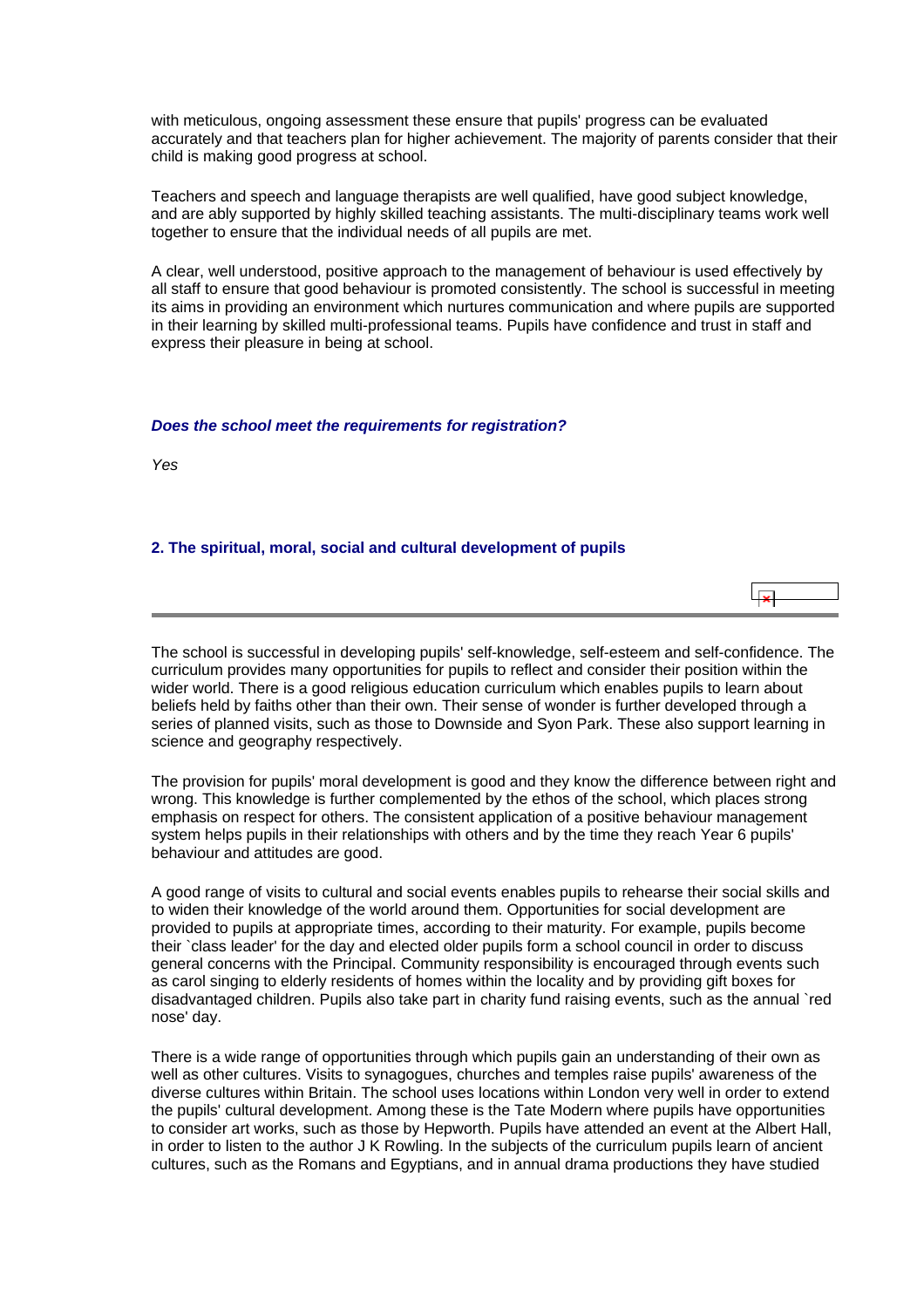<span id="page-5-0"></span>some of Shakespeare's plays, such as Midsummer Night's Dream and The Tempest.

#### *Does the school meet the requirements for registration?*

*Yes*

#### **3. The welfare, health and safety of the pupils**

احل

The school has a positive ethos in which the personal development of pupils is nurtured. All pupils are cared for and cared about. A cornerstone of this is the very good relationships between staff and pupils. In their calm responses to challenging behaviour and the way in which they go about their teaching, the staff provide good role models for pupils. Positive behaviour management approaches are used consistently across the school and these effectively defuse situations which potentially could be more serious. There is a seamless relationship between teachers and staff who provide therapies. This is indicative of the philosophy in the school, which has good regard for the development of the whole person.

There are comprehensive written policies to safeguard pupils' welfare and safety; these include child protection, anti-bullying and health and safety policies. A record book for sanctions is kept in line with regulations, though could be further improved if the book had bound and numbered pages.

The school takes good care of its pupils with regard to health, safety and First Aid. There are eleven qualified First Aiders among the staff and their names are posted throughout the school. Risk assessments for educational visits are carried out and staff provided with clear instructions about their response in the event of any emergency. Appropriate fire risk assessments have been undertaken and the school has recently undertaken a health and safety audit. Where deficiencies were noted remedial work has already been started.

Attendance registers are kept in the required manner and school policies reflect the requirements of the Disability Discrimination Act. The way in which the admissions register is currently maintained does not meet the required regulation. The school has put immediate changes into effect which will address this issue.

#### *Does the school meet the requirements for registration?*

*No*

## *What does the school need to do to comply with the regulations?*

The school meets most of the requirements for registration but in order to comply fully with the Independent Schools Standards Regulations 2003 the school should:

• ensure that all the required details are included in the admission register in accordance with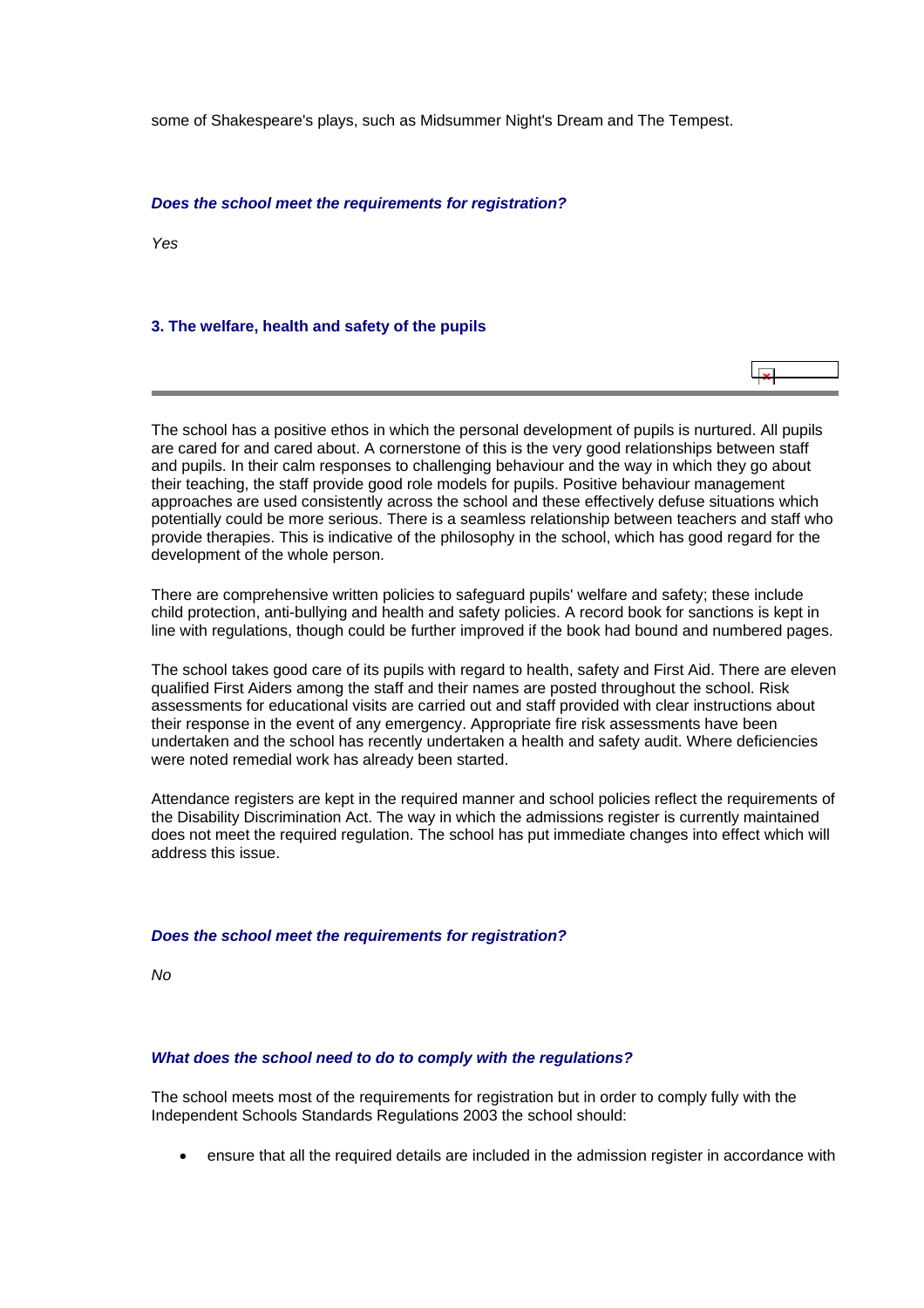<span id="page-6-0"></span>the Education (Pupil Registration) Regulations 1995 (paragraph 3.9);

## **4. The suitability of the proprietor and staff**

 $\overline{\mathbf{r}}$ 

The proprietor of the school is registered as Blossom House School Ltd. All staff have been subject to satisfactory clearance with the Criminal Records Bureau (CRB) at an enhanced level.

Staff qualifications, identity and work permits are checked and references are taken up with previous employers or training institutions. There are clear records to show that this has been done.

The Principal provides good management and leadership, which inculcate a common sense of purpose in staff. A highly skilled, multi-disciplinary staff is employed and the school places an emphasis on providing in-service training for all staff which ensures a common approach to education. It is also a recommending body for the Graduate Training Programme and this assists staff to gain qualified teacher status where required.

#### *Does the school meet the requirements for registration?*

*Yes*

## **5. The suitability of the premises and accommodation**

The premises consist of a number of suitably converted buildings and the overall quality of the school's accommodation is good. It is used well and is clean, bright and cheerful. Pupils make very positive comments about the quality of the school and its grounds. Classrooms are spacious and appropriately furnished and there are a number of smaller rooms available for one-to-one or small group work, which facilitates therapy provision. There are sufficient computers in the computer suite to allow each pupil in a class to work at their own work station. The teaching rooms and corridors display pupils' work, which celebrates their achievement and provides encouragement for them to do better. All staff have their own office accommodation and also access to a staff room. Outside, there are a number of hard surfaced and grassed play areas which allow pupils in the different key stages to play separately or together. A tennis court is used for outdoor games and there is a small, outdoor swimming pool.

The school has a small lift and a number of modifications which enable it to meet the requirements of the Disability Discrimination Act.

#### *Does the school meet the requirements for registration?*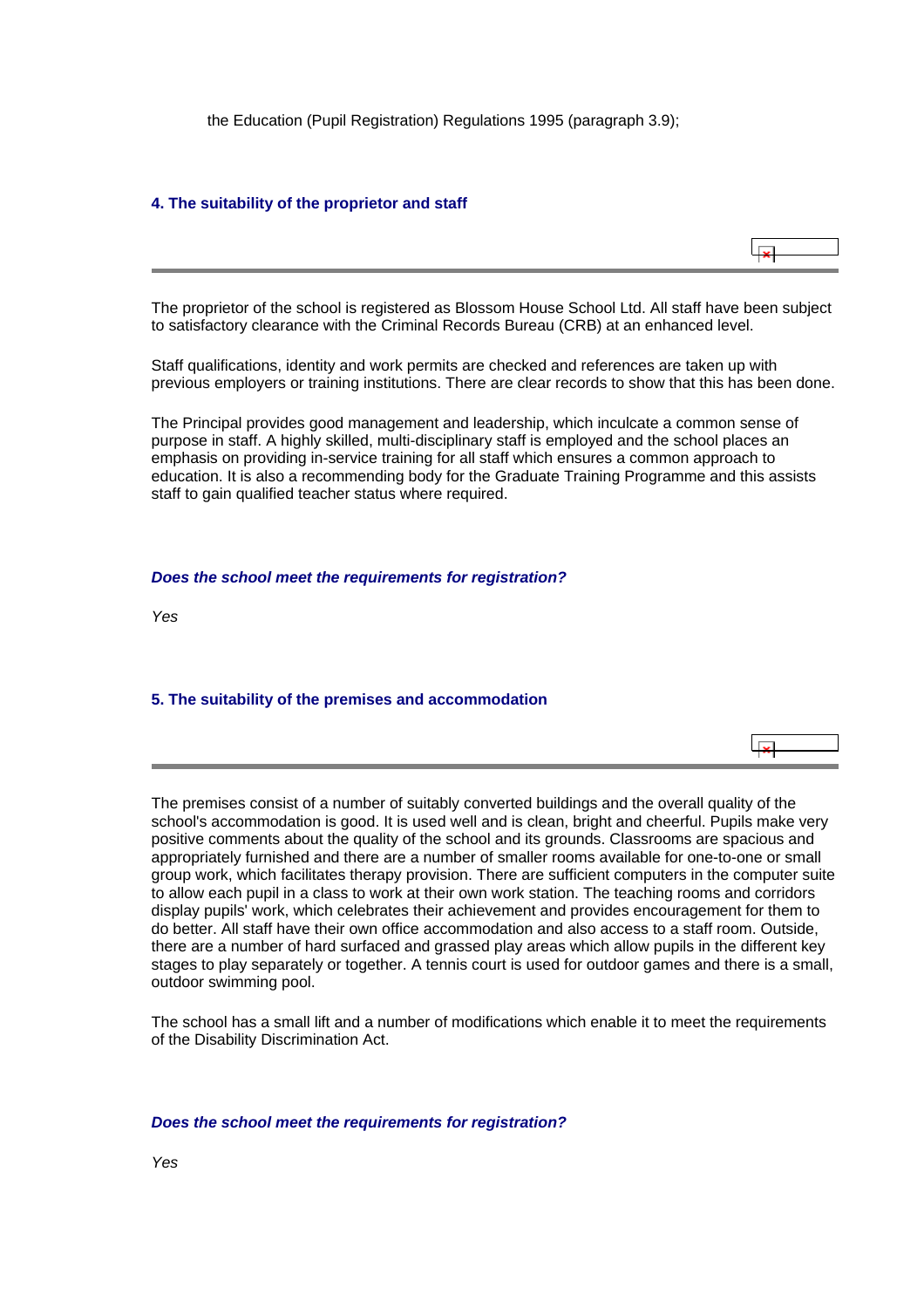### <span id="page-7-0"></span>**6. The quality of information for parents and other partners**



The school prospectus gives a range of information to parents and prospective parents. The information includes the philosophy and aims of the school, the support available to parents, the curriculum provided for pupils, admission requirements and procedures together with administrative matters. There are no references to the school's policies relating to discipline or exclusions. Information relating to pupils' personal and academic progress in each of the subject areas, as well as speech and language development, is provided to parents on a termly basis. Parents are fully included in the annual review process where their child has a statement of special educational need. The majority of parents are satisfied that these procedures give them an accurate picture of their child's progress and they feel comfortable in approaching the school with questions, suggestions or problems. There is, however, a minority of parents who feel the school could improve its communication with them. The school has worked hard to communicate with parents through other means, such as weekly designated times for informal meetings as well as regular newsletters.

The school does not supply the required financial information to those local authorities which fund places at the school for pupils with statements.

#### *Does the school meet the requirements for registration?*

*No*

## *What does the school need to do to comply with the regulations?*

*The school meets most of the regulations required for registration but in order to comply fully with the Independent School Standards Regulations 2003 the school should:*

- make reference in the prospectus to its policies relating to discipline and exclusions (paragraph 6.2e); and
- provide financial information concerning income and expenditure to those local authorities which wholly or partly fund places for pupils registered at the school (paragraph 6.7).

#### **7. The effectiveness of the school's procedures for handling complaints**

The school has recently implemented a policy for dealing with complaints. Parents have been advised by letter of this policy and it is available on the school's web site. The policy lays out clearly the procedure for registering a complaint, the different stages through which a complaint is managed, the people involved and the rights of the parents. In addition, the school frequently encourages parents to make contact if they have concerns or would like to discuss a matter.